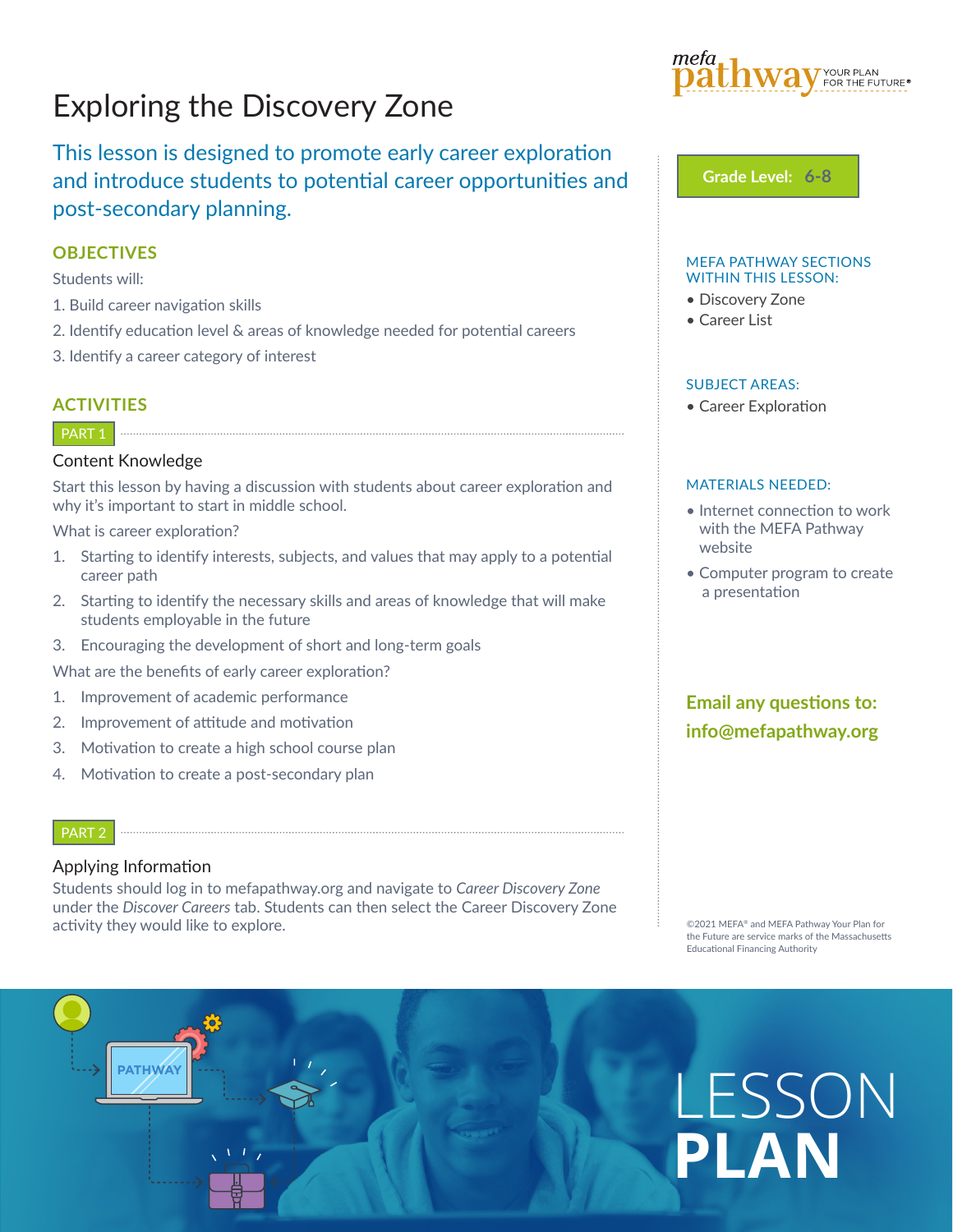- *• Everyday Things* allows students to explore careers based on subjects or activities they enjoy
- *• Says Who* exposes students to various careers by identifying on-the-job tasks related to specific work environments
- *• Favorite Subjects* shows students the connection between the subjects studied in school to potential college majors and career options
- *• Would You Rather* allows students to answer a series of questions to help them discover career categories of interest

The results of each Discovery Zone activity will generate a list of careers students can explore further. Students should select a career to view its details page, which includes a short summary, education level needed, median wage, career category, and areas of knowledge required. Students should save careers they would like to explore further, which will place them on the student's *My Career List.*

Encourage students to identify areas of knowledge they would need expertise in to pursue a particular career category.

#### PART 3

#### Evaluating Information

- 1. Once students have started saving careers to their *My Career List* they should review and take note of career categories that appear repeatedly and identify a potential area of study.
- 2. Encourage students to think about courses they will take in high school to support a specific career category and ultimately to identify and build a postsecondary plan.
- 3. Encourage students to revisit the activities within the *Career Discovery Zone* to see if their areas of interests, favorite subjects, or career categories have changed or expanded over time.

#### PART 4

#### Critical Thinking/Creative Application

Students should create an advertisement, billboard, flyer, collage, or video promoting the career category that has appeared the most on their *My Career List*. The creation should answer the questions included in the *Career Category Handout*, look professional, and use images.

#### **Email any questions to: info@mefapathway.org**

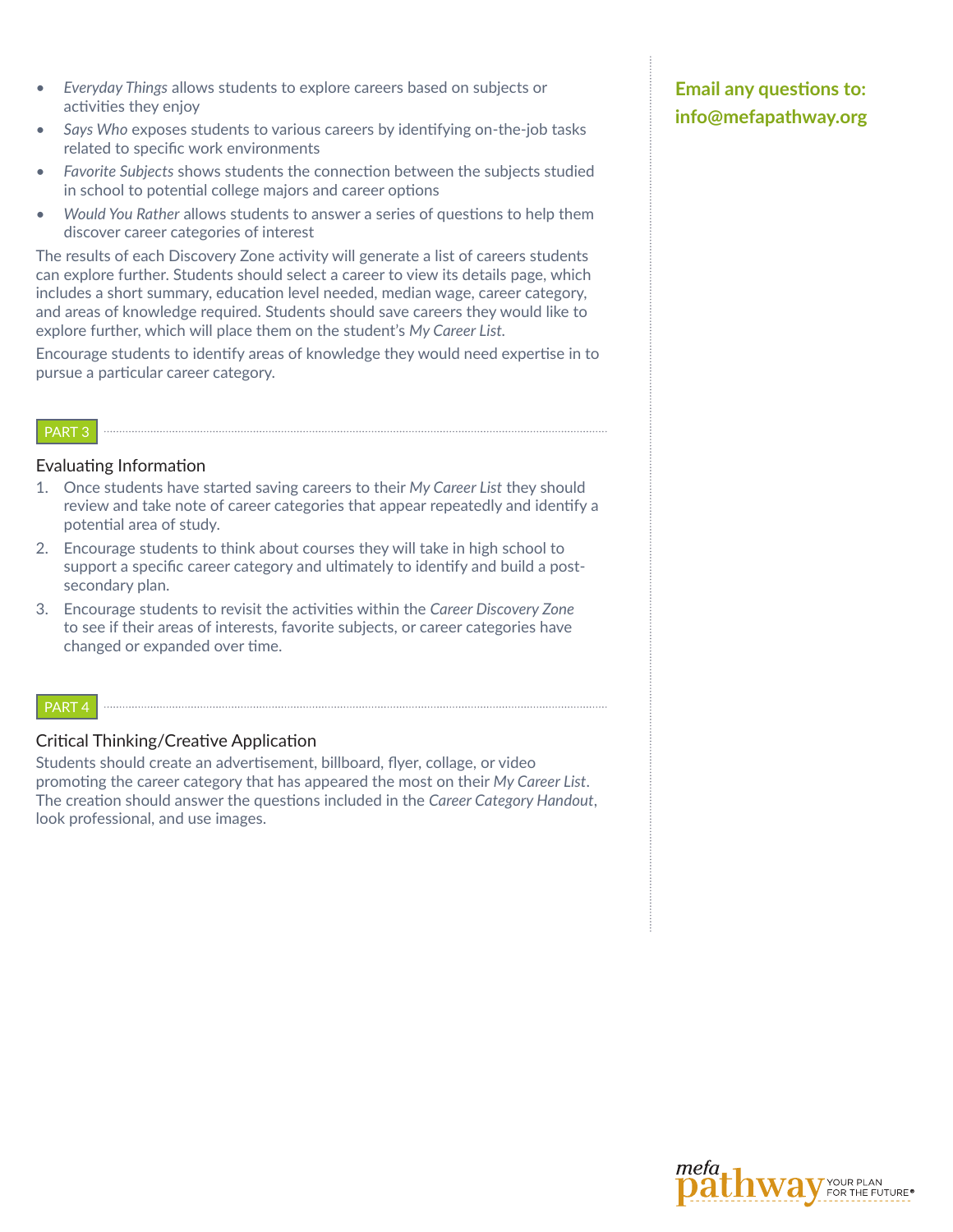### Career Category Handout

- 1. What is the name of the career category selected?
- 2. What are the three most appealing careers to you in this career category?
- 3. What education, experience, and job training is required for these careers?
- 4. What are some of the daily tasks and work activities of these careers?
- 5. What are areas of knowledge that may be required of these careers?
- 6. What kind of wages could you make at these jobs?
- 7. What are some related professions?